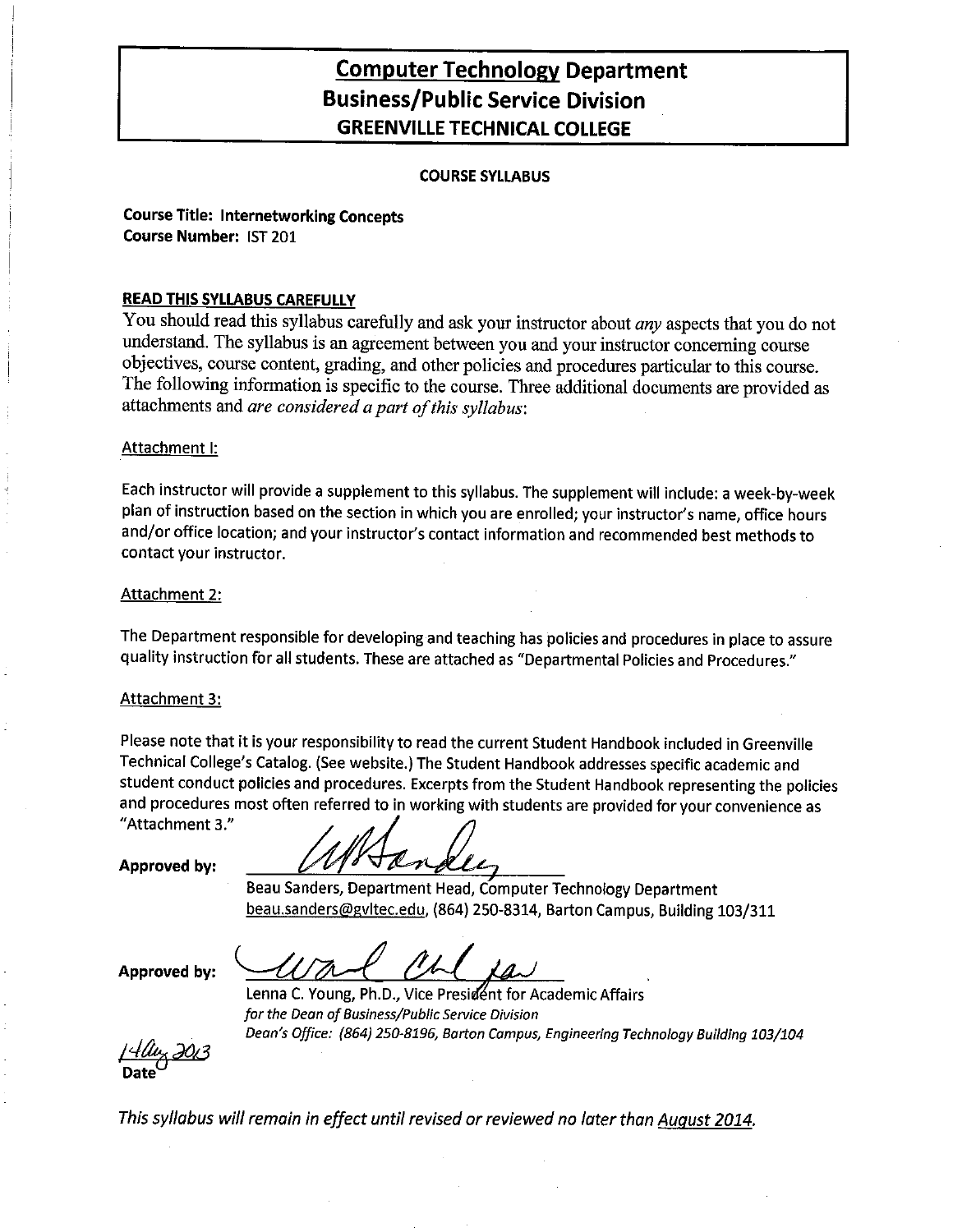## **Computer Technology Department Business/Public Service Division GREENVILLE TECHNICAL COLLEGE**

### **COURSE SYLLABUS**

**Course Title: Internetworking Concepts** Course Number: IST 201

Lecture hours per week: 3.0 Lab/Clinic Hours: Semester credit hours: 3.0

Prerequisites: IST 220. Computer Technology students must obtain a minimum grade of "C" in all CPT and IST courses.

Catalog Course Description: This course is a study of current and emerging computer networking technology. Topics covered include safety, networking, network terminology and protocols, network standards, LANs, WANs, OSI Model, cabling, cabling tools, Cisco routers, router programming, star topology, IP addressing, and network standards.

Purpose of the Course: This course provides the knowledge and concepts required to understand how local and wide area networks communicate and what components are necessary in these environments.

#### Required text(s) or other materials:

- 1. Networking Fundamentals: CCNA Exploration Companion Guide, bundled with Network Fundamentals: CCNA Exploration Labs and Student Guide; Cisco Press, 2007; ISBN: 0-131-357700
- 2. NOTE: Students in traditional classes must access Blackboard for course-related information. Students in hybrid and online classes will access their online content through Blackboard.

#### **COLLEGE-WIDE STUDENT LEARNING OUTCOMES**

- 1. Communication Students will demonstrate the ability to use active reading and listening skills and to produce effective written and oral communication for varying audiences.
- 2. Information Technology and Technological Literacy Students will demonstrate competency in using computer technology within a field of study.
- 3. Critical Thinking/Reasoning Students will demonstrate the ability to apply the scientific method, mathematical processes, and research skills to analyze and solve problems/issues by using reflection and reasoning to justify conclusions.
- 4. Professional and Personal Responsibility Students will demonstrate the ability to exhibit conduct, attitudes, and etiquette appropriate to the student's community and chosen career. Students will demonstrate the ability to manage time, to use effective interpersonal skills, and to display responsible behavior.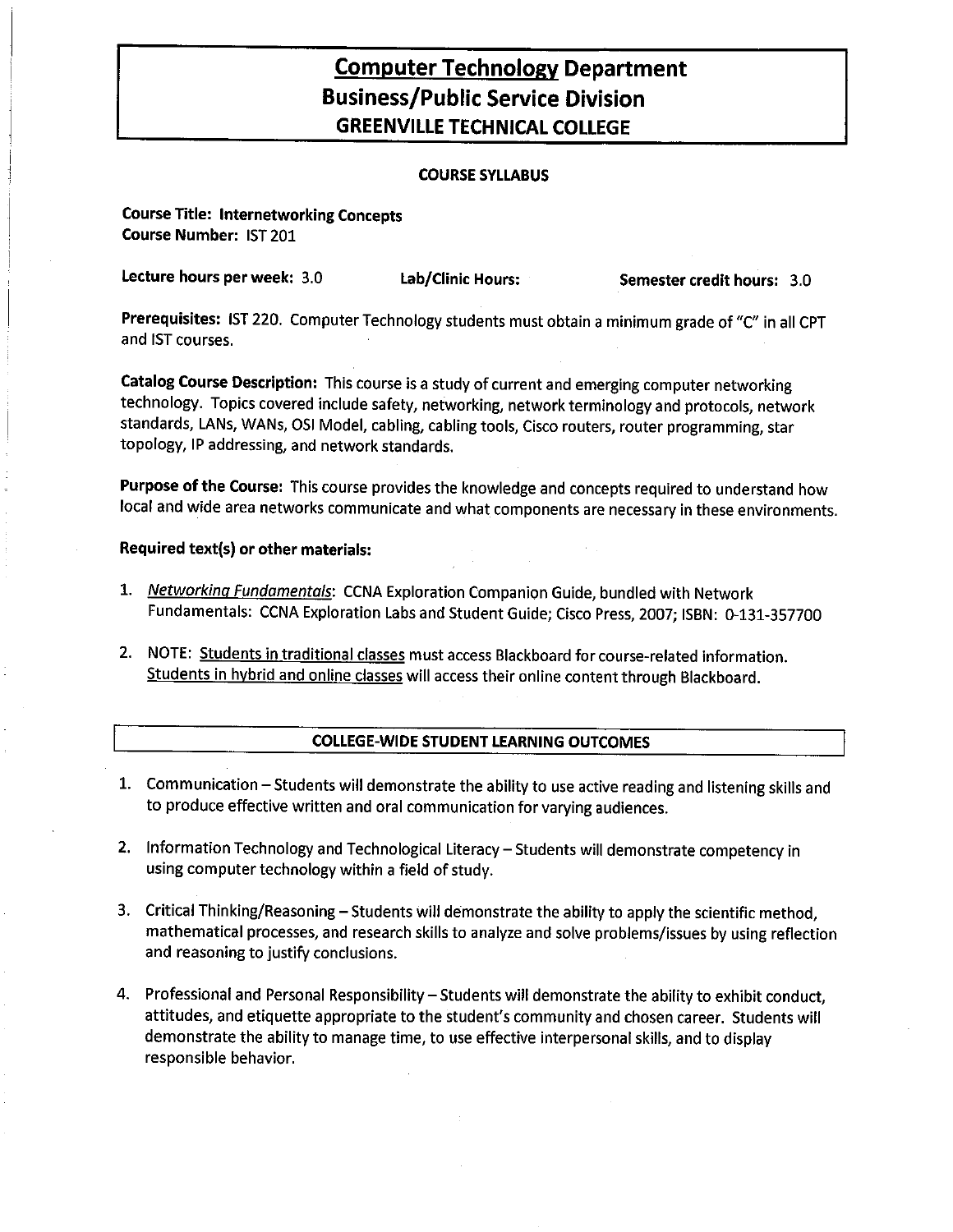5. Diversity - Students will demonstrate the ability to recognize diversity and to demonstrate respectful conduct and attitudes toward all. Students will demonstrate the ability to explain how global issues impact life, work, and opportunities.

Revised December 31, 2012

## COMPUTER TECHNOLOGY PROGRAM LEVEL STUDENT LEARNING OUTCOMES

Upon successful completion of the Computer Technology Degree students will be able to:

- 1. Install computer and network hardware.
- 2. Install computer operating systems and application software.
- 3. Design, create and test computer programming solutions.
- 4. Demonstrate the ability to take initiative, assume responsibility, and work under pressure with minimum supervision by successfully completing "hands-on" computer assignments.
- 5. Analyze, troubleshoot, and correct computer related technical problems.

**Revised August 2012** 

#### **IST 201 COURSE OUTCOMES**

Students who successfully complete this course will have demonstrated the skills required to accomplish the following objectives with a minimum competence level of 70 percent.

- 1. The student will be able to explain the functions of each layer of the OSI reference model.
- $2.$ The student will be able to construct and test various network cables.
- The student will be able to explain network addressing utilizing the TCP/IPv4 protocol. 3.
- 4. The student will be able to explain the Ethernet network architecture and identify technologies used in an Ethernet network.
- 5. The student will be able to demonstrate the ability to subnet an IPv4 network.

The outcomes of the IST 201 course are intended to meet the Computer Technology program level student learning outcomes.

#### **IST 201 - MAIN TOPICS**

Please refer the Syllabus Attachment 1 to review the Tentative Course Schedule. The schedule outlines the chapters that will be reviewed, when tests will be given and when assignment and labs will be due.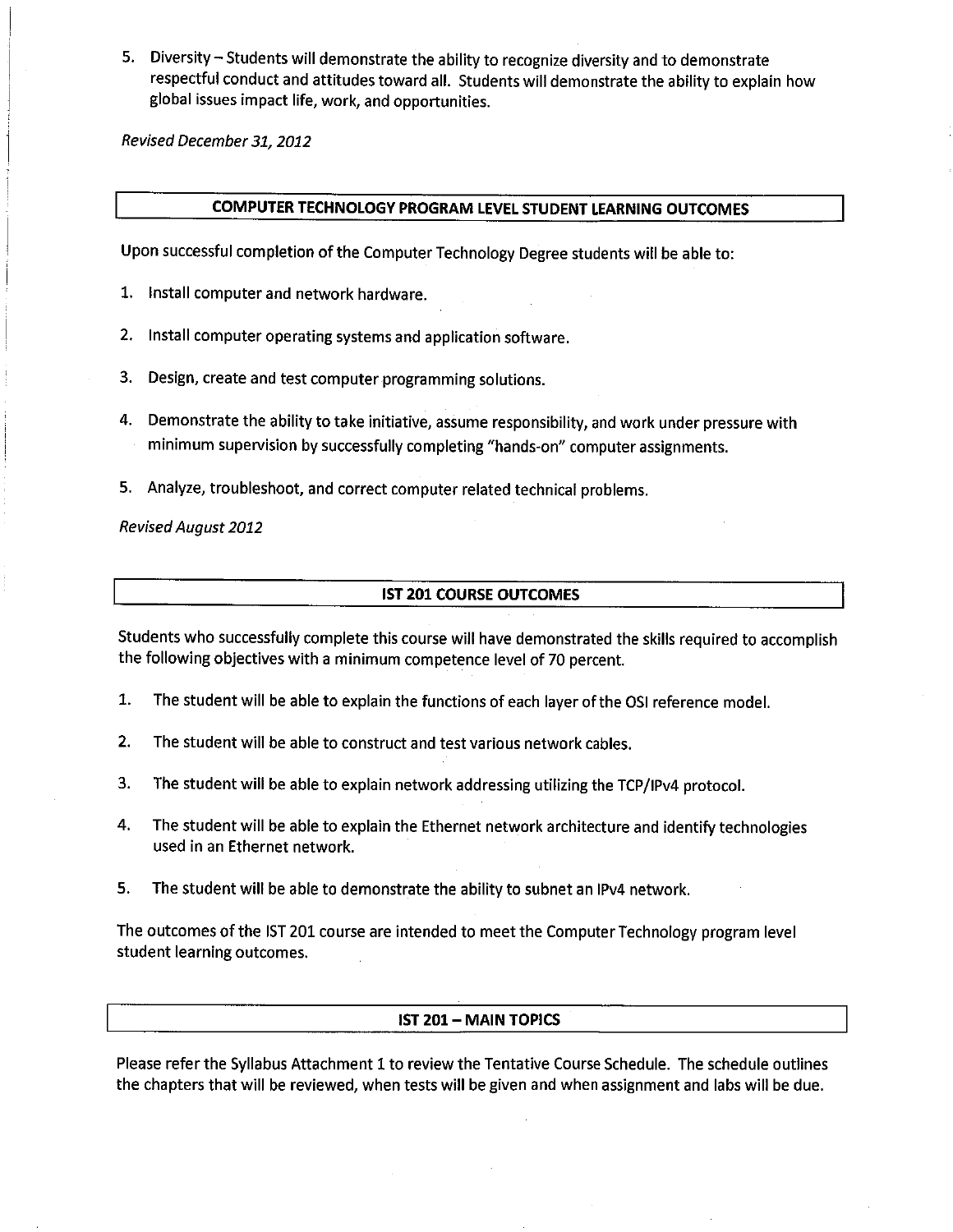#### IST 201 - COURSE SPECIFIC REQUIREMENTS

A USB portable storage device such as a flash drive will be needed for coursework storage.

### IST 201-EVALUATION AND GRADING INFORMATION

The Cisco curriculum is available at the web site cisco.netacad.net. The text is used as an enhancement to the online curriculum. The online curriculum and review quizzes can be accessed with your user name and password. To receive full benefit from the online curriculum, be sure to visit links recommended and review audio portions.

The final exam will consist of an online assessment and a skill-based assessment.

#### **Grading Policy**

A numeric grade will be given for each of the following items:

| Unit Tests (Cisco Online)<br><b>Class Assignments</b> | 50 percent<br>10 percent |                     |     |            |
|-------------------------------------------------------|--------------------------|---------------------|-----|------------|
| Final Examination (Cisco Online)                      | 20 percent               |                     |     |            |
| <b>Skills-based Assessment</b>                        | 20 percent               |                     |     |            |
| Final letter grades will be issued as follows:        |                          |                     |     | $90 - 100$ |
|                                                       |                          | R                   | $=$ | $80 - 89$  |
|                                                       |                          | $\cdot$ C $\cdot$ = |     | $70 - 79$  |
|                                                       |                          |                     | $=$ | 60 -<br>69 |
|                                                       |                          |                     | $=$ | $0 - 59$   |
|                                                       |                          |                     |     |            |
|                                                       |                          |                     |     |            |

## Business/Public Service Division - Assistant Dean Information

During the semester, if you have any issues that need to be addressed at an administrative level, the Business/Public Service has two assistant deans in addition to the Dean who will be glad to speak with you about your concerns. They are available via email, phone, or in their offices as provided below:

Elizabeth Mann, Assistant Dean, Business/Public Service for Teaching and Learning elizabeth.mann@gvltec.edu, (864) 250-8491, Barton Campus, Criminal Justice Building 121/124

Mary Locke, Assistant Dean, Business/Public Service for Student Services mary.locke@gvltec.edu, (864) 250-8629, Barton Campus, Engineering Technology Building 103/304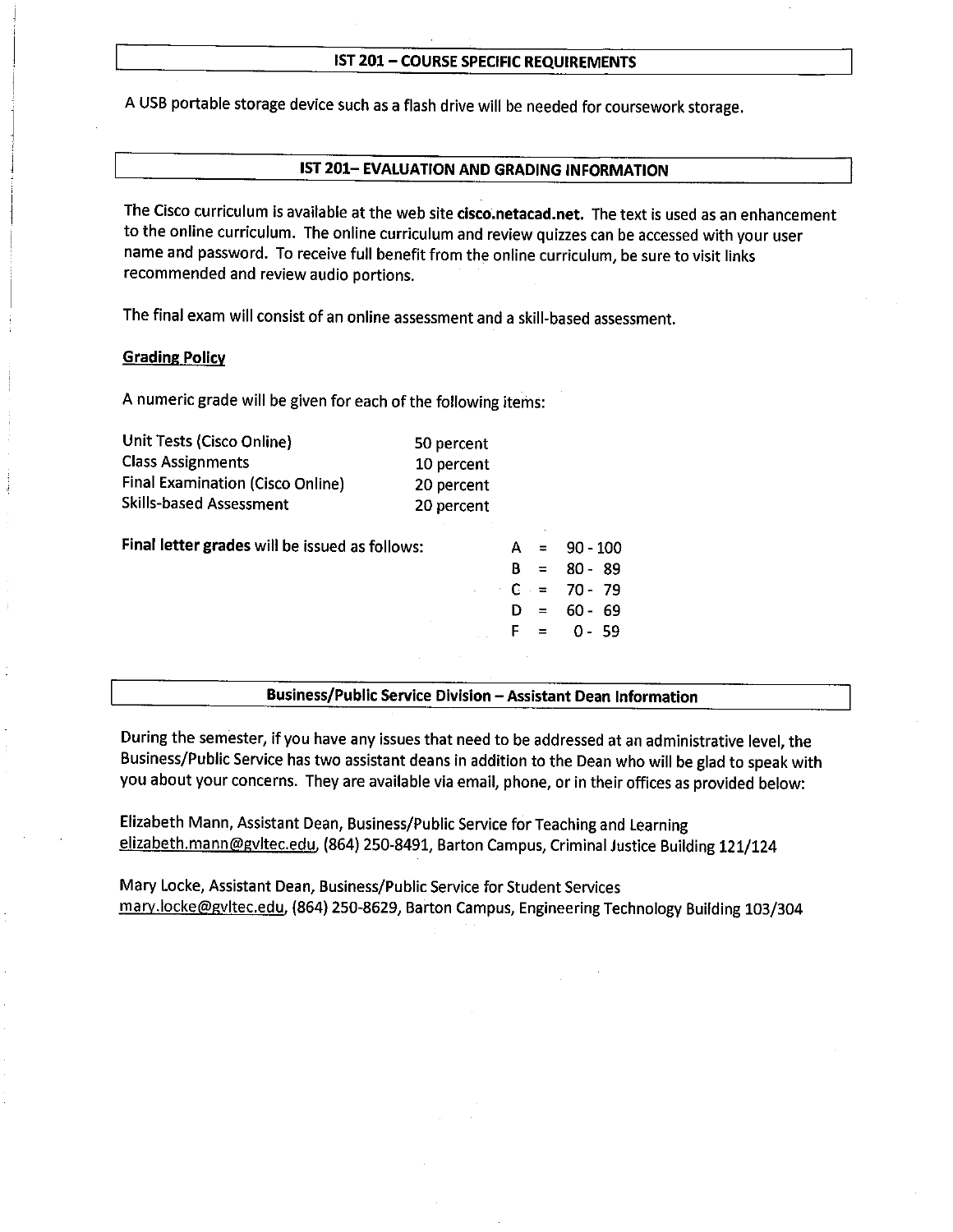# IST201: Cisco Internetworking Concepts (CCNA1)

## **2013 Fall Semester - Class Calendar - Version 1 (130817)**

Mondays and Wednesday • Engineering Technology Building • Room 103-238 • 8:00 to 10:45 AM Instructor: Beau Sanders

|              |     |                         |              | This calendar is TENTATIVE. It is intended for planning purposes only and may be changed at anytime by the instructor. |                           |                                                          |
|--------------|-----|-------------------------|--------------|------------------------------------------------------------------------------------------------------------------------|---------------------------|----------------------------------------------------------|
| <b>Date</b>  | Day | <b>Class</b>            | $\checkmark$ | Lecture                                                                                                                | Lab                       | <b>Tests &amp; Journal Entries</b>                       |
| 08/19/13     | Mon | 1                       |              | <b>IST201 Orientation</b><br>Chapter 1: A Network Centric World                                                        |                           | No Test for Chapter 1<br>No Journal Entry for Chapter 1  |
| 08/21/13 Wed |     | $\overline{2}$          |              | Chapter 2: Communicating Over the<br><b>Network</b>                                                                    | $Lab 2-1$                 | <b>Chapter 2 Test and</b><br>Journal Entry Due 08/26/13  |
| 08/26/13 Mon |     | 3                       |              | <b>Chapter 3: Application Layer Functionality</b><br>and Protocols                                                     | $Lab 2-2$<br>Lab $3-1$    | <b>Chapter 3 Test and</b><br>Journal Entry Due 09/04/13  |
| 08/28/13 Wed |     | $\overline{\mathbf{4}}$ |              | Chapter 4: OSI Transport Layer                                                                                         | Lab 4-1                   | <b>Chapter 4 Test and</b><br>Journal Entry Due 09/09/13  |
| 09/03/13 Mon |     |                         |              | <b>Labor Day - No Classes at GTC</b>                                                                                   |                           |                                                          |
| 09/04/13 Wed |     | 5                       |              | Chapter 5: OSI Network Layer                                                                                           | Lab $5-1$<br>Lab $5-2$    | <b>Chapter 5 Test and</b><br>Journal Entry Due 09/11/13  |
| 09/09/13 Mon |     | 6                       |              | Chapter 6: Addressing the Network                                                                                      | Lab $6-1$<br>Activity 6-1 | <b>Chapter 6 Test and</b><br>Journal Entry Due 09/16/13  |
| 09/11/13 Wed |     | $\overline{7}$          |              | Chapter 6 Continued                                                                                                    |                           |                                                          |
| 09/16/13 Mon |     | 8                       |              | Chapter 7: OSI Data Link Layer                                                                                         |                           | <b>Chapter 7 Test and</b><br>Journal Entry Due 09/23/13  |
| 09/18/13 Wed |     | $9\,$                   |              | Chapter 8: OSI Physical Layer                                                                                          | Lab 8-1                   | <b>Chapter 8 Test and</b><br>Journal Entry Due 09/30/13  |
| 09/23/13 Mon |     | 10                      |              | Chapter 9: Ethernet                                                                                                    | Lab 9-1                   | <b>Chapter 9 Test and</b><br>Journal Entry Due 10/02/13  |
| 09/25/13 Wed |     | 11                      |              | Chapter 9 Continued                                                                                                    |                           |                                                          |
| 09/30/13 Mon |     | 12                      |              | Chapter 10: Planning and Cabling<br><b>Networks</b>                                                                    | Lab 10-1                  | <b>Chapter 10 Test and</b><br>Journal Entry Due 10/07/13 |
| 10/02/13 Wed |     | 13                      |              | Chapter 11: Configuring and Testing Your<br><b>Network</b>                                                             |                           | Chapter 11 Test and<br>Journal Entry Due 10/09/13        |
| 10/07/13 Mon |     | 14                      |              | Chapter 11 Labs                                                                                                        | Lab 11-2                  |                                                          |
| 10/09/13 Wed |     | 15                      |              | <b>Final Exam Hands-On Lab and Written</b>                                                                             |                           |                                                          |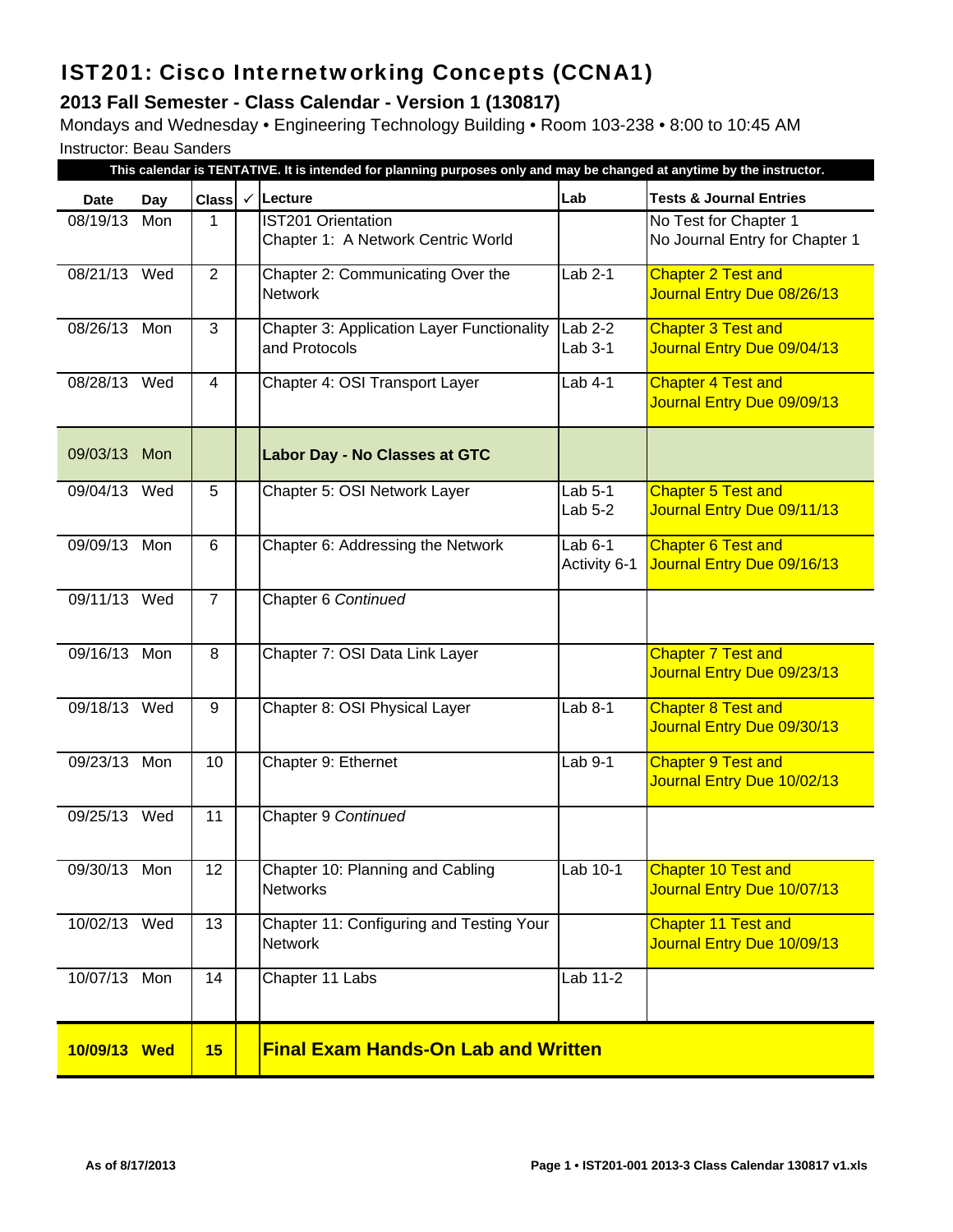## **IST201 Course Passwords and Websites:**

## **Classroom 238 Login Credentials:**

Username = **et113** Password = **A**

## **Cisco Networking Academy (NetSpace): http://www.netacad.com**

Access Curriculum, Tests, and Written Final Exam

## **Instructor's Server: https://beausanders.org/IST201**

Username = **cisco** Password = **networkpro**

## **Blackboard: https://gvltec.blackboard.com**

Official gradebook, assignments, e-mail, class calendar, and announcements

## **Instructor Contact Information:**

Office: **103-311 in Engineering Technology Building** Office Phone: **864-250-8314** E-Mail: **beau.sanders@gvltec.edu**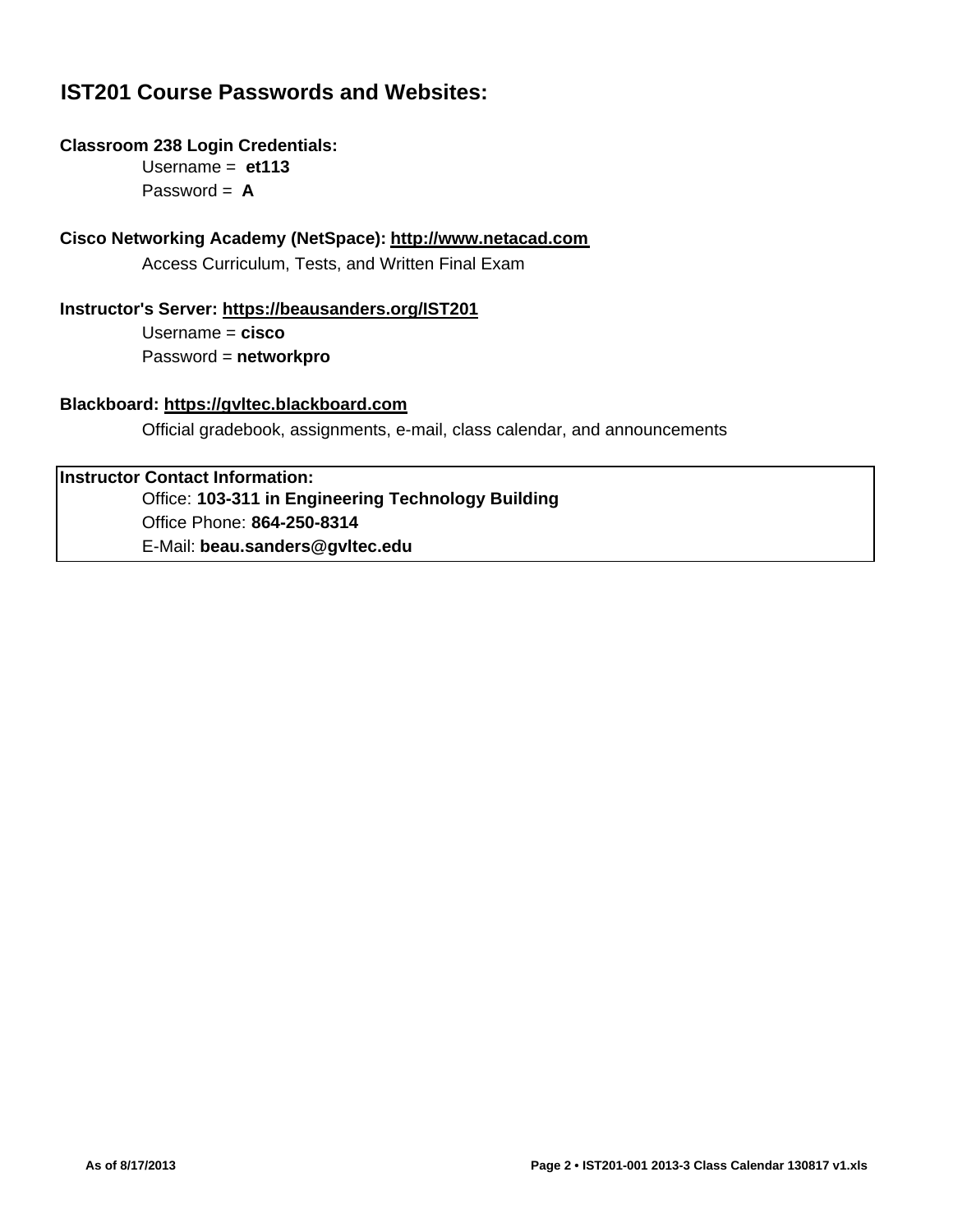### **COMPUTER TECHNOLOGY DEPARTMENT POLICIES AND PROCEDURES**

- Computer Technology students must obtain a minimum grade of "C" in all CPT and IST courses in order to earn credit towards a degree or certificate
- Classrooms assigned to the Computer Technology Department must be locked at all times except during scheduled classes or while supervised by department faculty or staff members

#### **Department Test Policy**

- Three or more unit tests and a Comprehensive Final Exam will be given, unless otherwise stated in this syllabus
- Test dates will be announced in class and posted on Blackboard
- The student assumes responsibility for materials and announcements missed when absent
- Tests must be taken on or before the announced day; early tests may be arranged at the instructor's discretion
- Each student will be allowed one make‐up test in a course; additional missed tests will result in a grade of zero for the additional missed test(s)
- The date and time of the make-up test will be at instructor's discretion, not to exceed seven days after the scheduled test date
- Curves and bonus options will not be allowed for any make‐up test
- A comprehensive final exam must be taken as scheduled with no exemptions or exceptions

Exceptions to the Departmental Test Policy will be made on an individual basis as a result of a decision involving the department head, instructor, student, and/or the Assistant Dean.

#### **Departmental Academic Honesty Policy for Cheating and Plagiarism**

Cheating and Plagiarism will not be tolerated in any Computer Technology course. If cheating and/or plagiarism are found, the following grading penalty will be assessed:

First Offense – A grade of zero (0) will be assessed for the assignment or test on which the offense occurred. Second Offense – At a minimum, the student will receive a grade of zero (0) for that portion of the course in which the additional offense occurs.

|                                                                                                                                                                                                                                             | <b>Departmental Grading Scale</b> |  |  |  |  |  |  |  |  |
|---------------------------------------------------------------------------------------------------------------------------------------------------------------------------------------------------------------------------------------------|-----------------------------------|--|--|--|--|--|--|--|--|
| Final letter grades will be issued as follows:<br>90 - 100 points<br>A<br>$\alpha_{\rm{max}}=0.01$<br>80 - 89 points<br>B<br>$=$ $-$<br>70 - 79 points<br>C.<br>$=$ $-$<br>$60 - 69$ points<br>D<br>$=$ $-$<br>$0 - 59$ points<br>F.<br>$=$ |                                   |  |  |  |  |  |  |  |  |

**INCOMPLETES**: An INCOMPLETE ("I") will only be approved if ALL of the following conditions exist:

- The student must have no more than 3 weeks (15‐week term) or 1.5 weeks (8‐week/10‐week term) remaining to complete the course.
- The student must have a validated, documented reason why he/she cannot complete the course by the prescribed end date (illness, work situation, death, etc.).
- The student must be up to date with all work up to the point of the request for an Incomplete (no untaken tests or un-submitted labs, homework, etc.), and the student must have a passing grade average (C or higher) for all work submitted.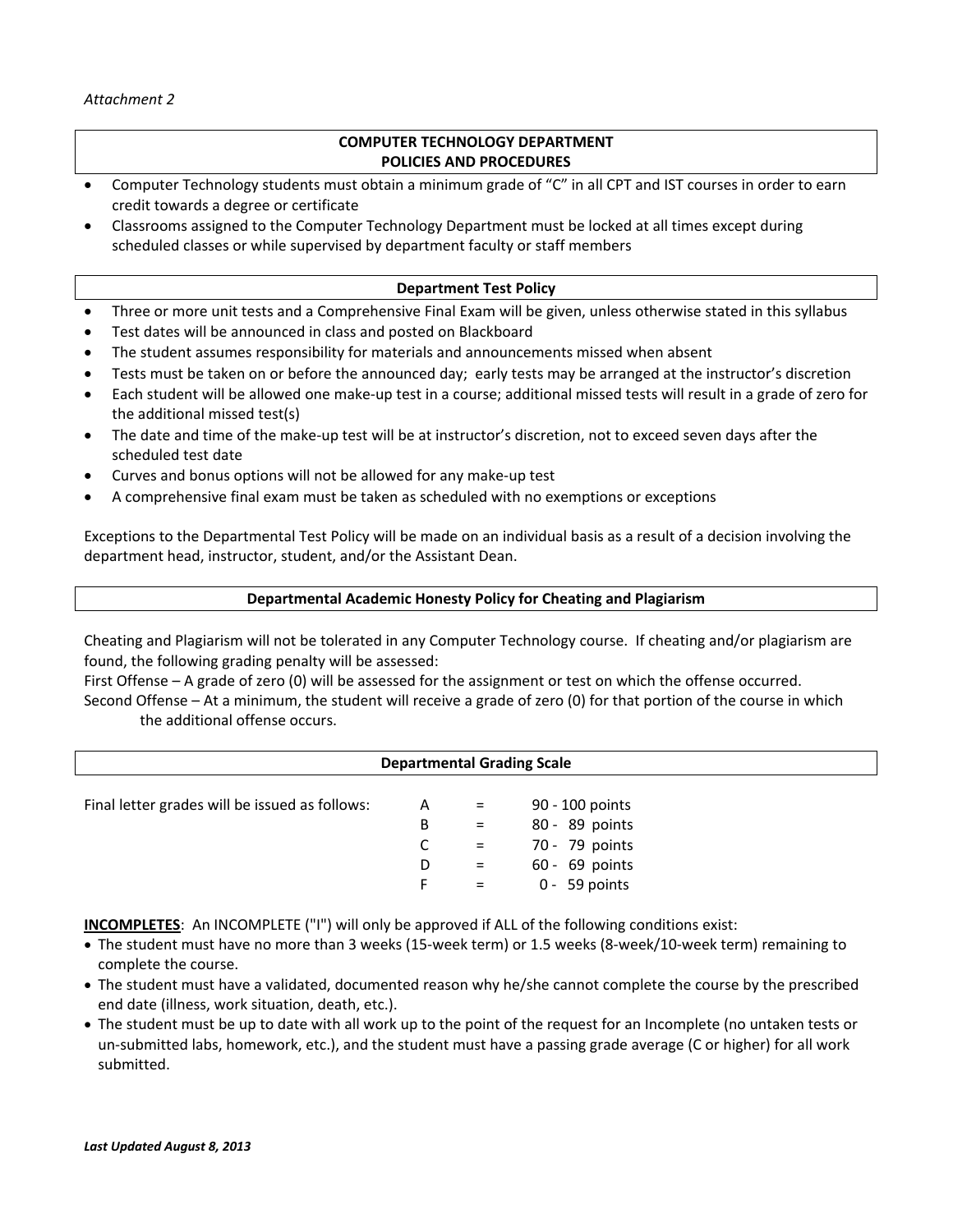**As a student at Greenville Technical College, the Student Handbook (published within the current College Catalog, see www.gvltec.edu) provides a complete listing of all policies and procedures pertinent to your conduct and behavior as a student. The following are** *excerpts* **from the Student Handbook and represent** the policies and procedures most often referred to in working with students and are listed here for your **convenience.**

## **Attendance Policy** *(please see Page 16 of the Student Handbook for full policy)*

Class attendance is necessary in order to receive maximum benefits from the educational process and to achieve academically. It is the student's responsibility to attend class and to be punctual. A student **MAY BE** administratively withdrawn when failing a course and when more than 10 percent of the class contact hours in a given course have been missed without providing the instructor official documentation of excusable reasons for the absences prior to reaching the 10 percent limit. Students will be notified by the instructor in writing, including electronic forms of communications, if the limit has been exceeded and if they are being administratively withdrawn (WA). VA benefits and other financial aid may be affected by a student's excessive absences.

## **Online Attendance Procedure**

Attendance in online courses is defined as active participation in a graded learning activity in the course. Students will be required to submit required course work for a grade on a weekly basis. Instructors will enter attendance based upon the student's participation through the submission of the graded assignment. Discussion postings, emails, or other forms of communication that are not a graded learning activity are not considered evidence of active participation in an online course. Students who do not participate as required will be considered absent. Students who do not participate as required during the drop/add period for the course will be dropped from the course. Students who fail to maintain active participation in an online course will be processed in accordance with the Attendance Policy as previously stated.

**Administrative Class Withdrawals** *(please see Page 15 of the Student Handbook for full policy)* Instructors may administratively withdraw students with a grade of "WA" when the student has missed more than 10 percent of the contact hours in a given course. If an instructor chooses to administratively withdraw a student, the withdrawal must be processed by the Student Records Office on or before the last day to withdraw for that class.

## **Academic Grievance Procedure** *(please see Page 12 of the Student Handbook for full policy)*

Students are encouraged to resolve academic grievances informally by discussing their concerns with the appropriate instructor and department head. Formal grievances may be filed in certain circumstances. For information about the grievance process, please see the "Student Grievance Procedure" section of the Student Code. The Student Grievance Procedure may also be used whenever concern exists about a faculty member's ability to write and speak fluently in the English language (if English is the faculty member's second language).

## **Student Disability Services** *(please see Page 45 of the Student Handbook for full policy)*

Greenville Technical College is committed to providing equal opportunity for all students with disabilities and assisting students in making their college experience successful in accordance with Section 504 and 508 of the 1973 Rehabilitation Act and the Americans with Disabilities Act (ADA) of 1990 and the Americans with Disabilities Amendment of 2010 (APAA). Student Disability Services is available to assist in the planning and implementation of appropriate accommodations. Students who have a physical or mental impairment that substantially limits a major life function (including learning) are responsible for identifying themselves to the Student Disability Services and providing appropriate documentation. This office will then develop an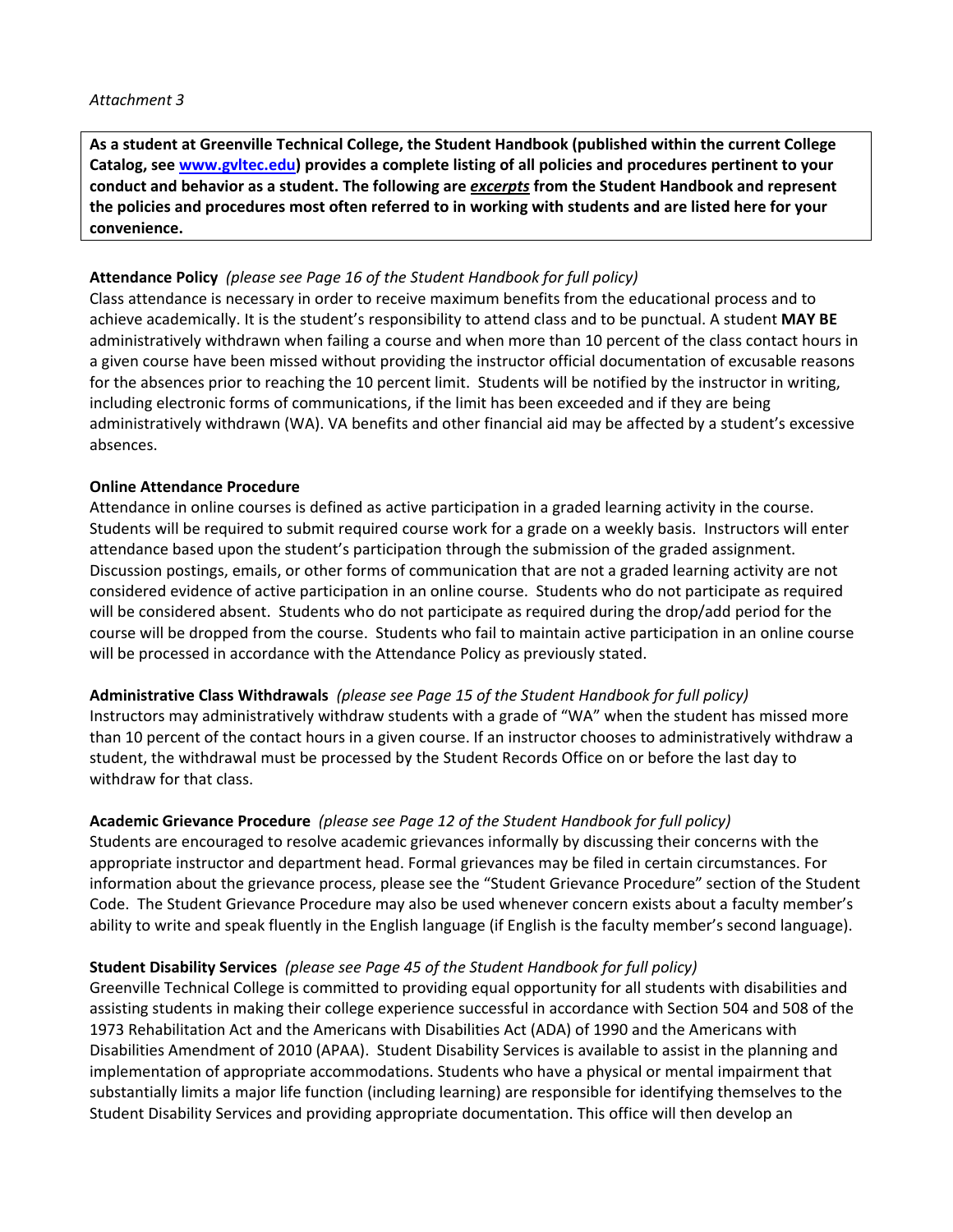accommodation plan based on the needs of the student and the course requirements. Students are encouraged to contact the office as soon as possible to discuss their individual needs. Student Disability Services is located in the Student Center (Building 105, Office 113) on the Barton Campus and can be reached by phone at (864) 250‐8202 or (864) 250‐8408 (V/TTY), or by email at Sharon.Bellwood@gvltec.edu. Appointments are available at the Brashier, Greer and Northwest campuses.

**Computing Facilities Use Policy** *(please see Page 58 of the Student Handbook for full policy)* Students' children are not allowed in computer labs or classrooms, nor are they allowed to be left unattended on campus.

## **Cell Phone Policy** *(please see Page 58 of the Student Handbook for full policy)*

The use of cell phones, pagers, and other personal electronic devices is allowed on all Greenville Technical College campuses; however, users of these devices must be attentive to the needs, sensibilities, and rights of other members of the college community. To avoid any unnecessary disruption of College function, the ringers on these devices must be turned off and, in consideration of Greenville Technical College's Emergency Communication Plan, vibrate mode is acceptable in all academic settings, including classrooms, laboratories, clinical / externship settings, study spaces, and computer labs. At no time may these devices be used near classroom doors or hallways while classes are in session. Students participating in off‐campus, course‐related activities must follow the electronic devices' policies of the agency or organization where they are visiting or working. Beyond the basic college policy stated herein, departments or faculty members, at their discretion, may formulate more restrictive policies related to personal electronic devices as long as these policies do not conflict with Greenville Technical College's Emergency Communication Plan. This provision is intended to provide and maintain a classroom environment that is conducive to learning and respectful of others. Any additional policies must be stated in the course syllabi and may include penalties for student violations. Disruption of class by any electronic device may result in an instructor's dismissal of the student for the remainder of class period. Other specified procedures for disruptive classroom behavior may apply as well. If any personal electronic device is used inappropriately for the purpose of academic dishonesty, the student will be penalized appropriately under the Academic Honesty Policy of Greenville Technical College.

## **Classroom Behavior** *(please see Page 60 of the Student Handbook for full policy)*

Discussion and expression of all views relevant to the subject matter is recognized as necessary to the educational process, but students have no right to interfere with the freedom of instructors to teach or the rights of other students to learn. The instructor sets the standards of behavior acceptable in the classroom by announcing these standards early in the term. If a student behaves disruptively in class after the instructor has explained the unacceptability of such conduct, the instructor may dismiss the student for the remainder of that class period. The instructor shall initiate a discussion with the student to resolve the issue prior to the next class meeting. A further disruption by the student may result in a second dismissal and referral in writing by the faculty member to the chief student services officer. These procedures for classroom behavior do not limit the action that may be taken for proscribed conduct under Section III [of the Student Code Section of the Student Handbook] and instructors may dismiss students from class for the remainder of the class period for such conduct. Students remain subject to other sanctions hereunder for such conduct.

## **Counseling**

Greenville Tech's experienced counseling staff is available to every student for assistance and guidance on personal matters, academic concerns, career decisions or other situations of concern. The counselors' individual office locations are listed below.

- Arts and Sciences/University Transfer Division: Building (104), Room 116 & Room 319
- Brashier Campus: Ralph S. Hendricks Building (202), Room 102
- Business/Public Service Division: Engineering Technologies Building (103), Room 324
- Greer Campus: Building 301, Room 176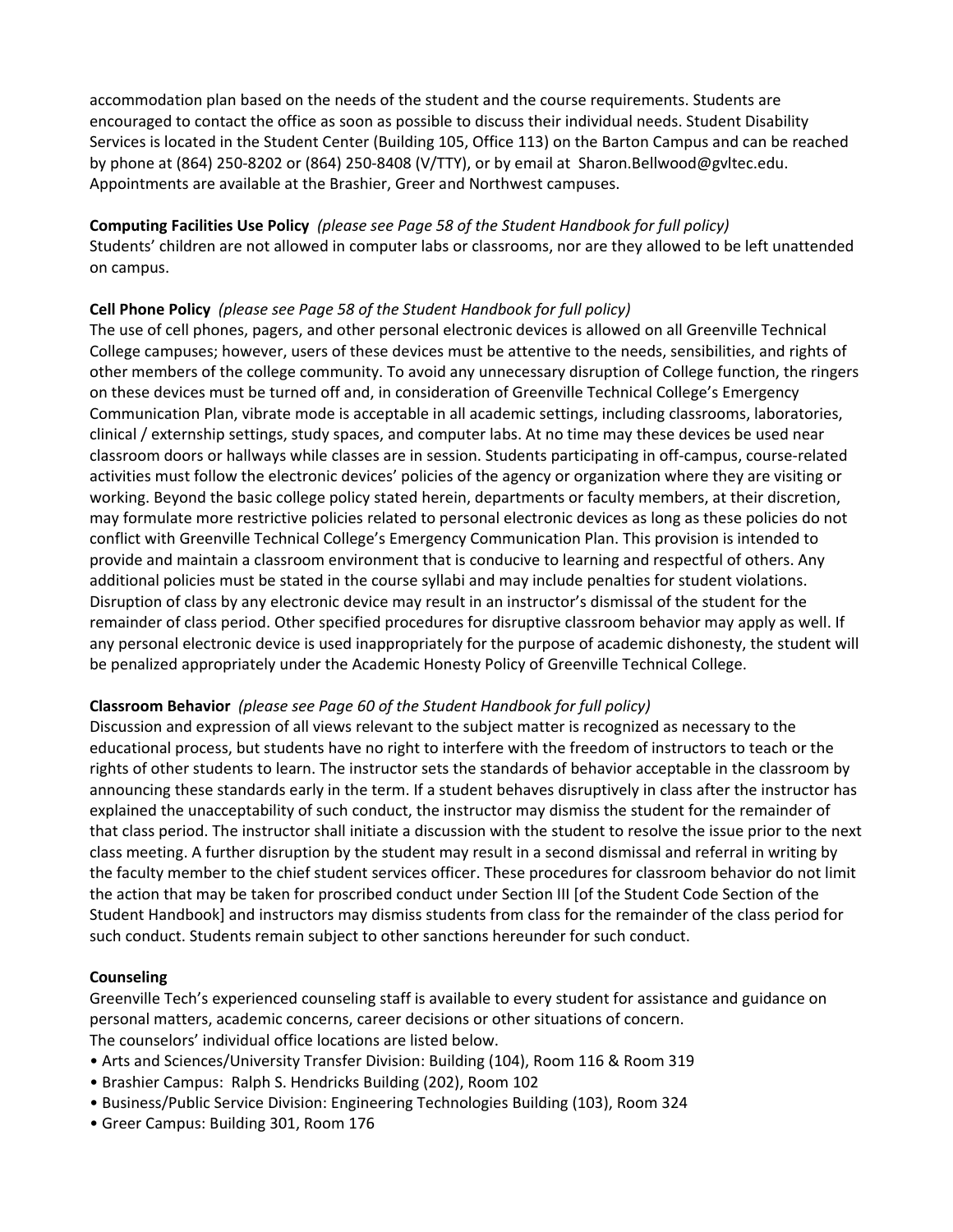- Health Sciences: STAT Center Building (122), Room 109
- Northwest Campus: Building 402, Room 100B
- Nursing: Nurse Sciences Building (117), Room 329
- Technology Division: Engineering Technologies Building (103), Room 120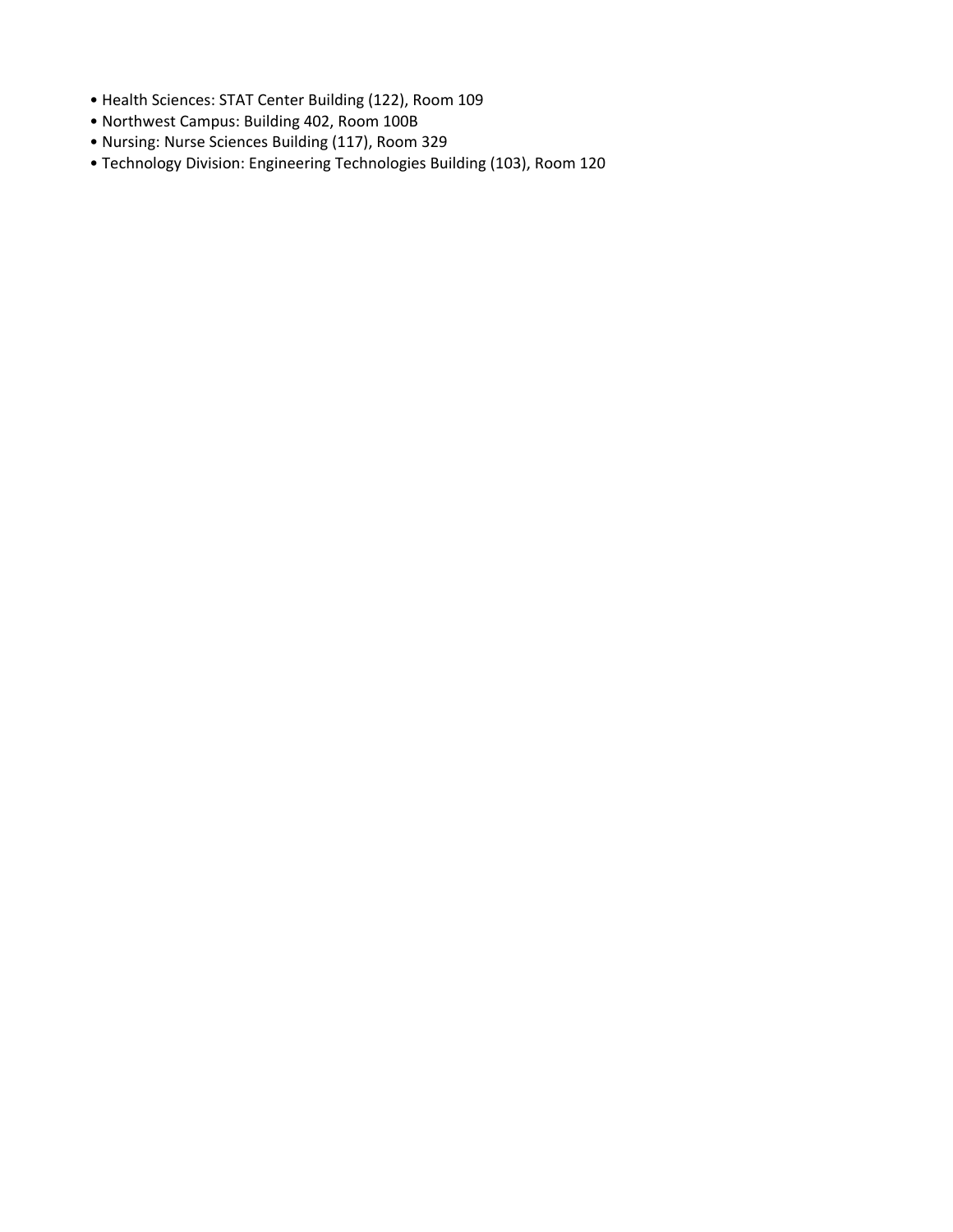# **Commitment to Our Students**

## **Business/Public Services Division**

**Service Philosophy:** As the faculty and administration of the Business/Public Services (BPS) Division, we are committed to helping you build life-enhancing skills by achieving your academic goals. We are here to help you successfully complete your chosen field of study, and we are dedicated to providing a quality education for you.

**Service Standards:** We are committed to providing the following:

- *Academic Quality* We will implement academic policies and practices that contribute to the achievement of program student learning outcomes in support of each student's overall educational goals.
- *Effective Teaching Methods* We will utilize teaching methods and strategies that engage students; we will measure student success using direct and indirect assessments; and we will evaluate faculty performance based upon classroom observations and student reviews.
- *Student Engagement* We will create a learning environment in which instructor/student interaction is a key component of learning.
- *Advising* We will be proactive in our relationship with you as advisees; we will meet with you to determine your educational goals and your personal needs; we will provide you with a course plan to move you toward graduation in a logical and workable sequence; and we will be available to you for questions related to all academic concerns.
- *Mutual Respect* ‐ We will take teaching very seriously. Because we expect you to meet high standards of performance and behavior, it is appropriate that we as faculty adhere to comparably high standards when interacting with you. Specifically, we commit to the following:
	- o Course content We will update course content on a continual basis to reflect the most current principles, concepts, and technology used in our fields.
	- o Grading We will provide a course syllabus and ensure that it accurately reflects how grades will be determined. We will strive to post grades within a week of submission and will communicate with you when that is not possible.
	- o Office Hours We will post our office hours. Full‐time faculty will be available at least ten hours per week, and part-time faculty will be available one hour a week per class. We will all be available by appointment.
	- o Timely Communication/Responsiveness We will strive to respond to all student communications within 24 business hours.